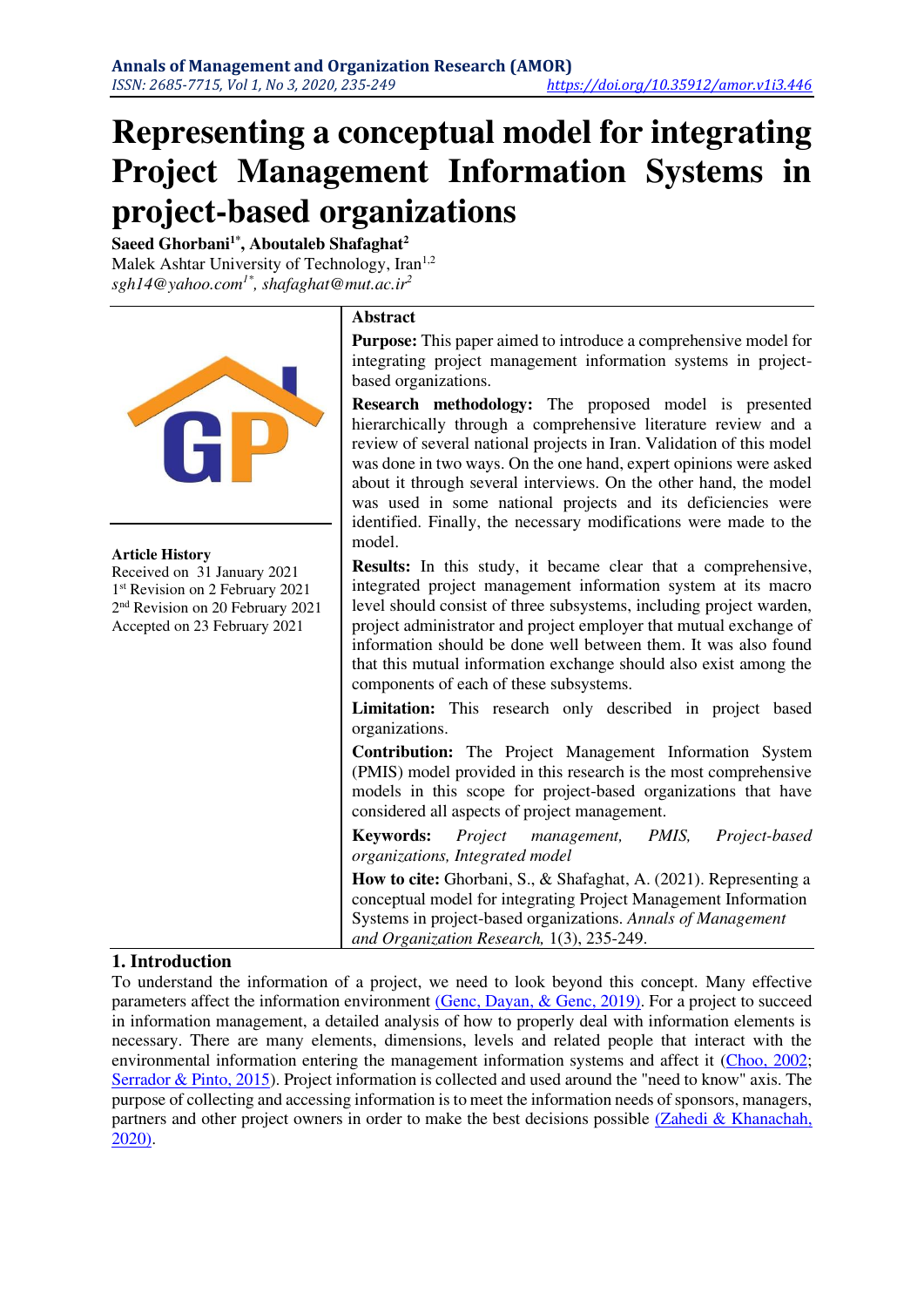All companies and organizations whose focus is on various projects have touched on the importance of project management and project management information system use. Most of these organizations and companies are looking for practical, fast project management information systems with customizable dashboards for their portfolio to improve and increase productivity [\(Verzuh, 2015\).](#page-14-1) It is essential that this project management information system be web-based and used for the project portfolio. Also, these systems should provide the ability to manage knowledge and data in various areas such as risk, time, related managers, etc. and have a good relationship with project control tools such as Project. The project management information system should also have appropriate facilities in the field of project communication [\(Charvat, 2003\).](#page-12-0)

The collection of project information should be conducted with a degree of commitment to ensure that the project owners' information is kept confidential and a reasonable respect for privacy. Because of this commitment, protecting project stakeholders' privacy is an essential element in designing information systems [\(Ard, 2013\).](#page-12-1) Individuals have the right, in certain circumstances, to refuse to disclose information about themselves or to restrict the use of information about themselves. People should be aware of this right [\(Ma, Harstvedt, Jaradat, & Smith, 2020\).](#page-13-3)

The primary purpose of collecting and using project information is to benefit the project stakeholders by improving the way the project works. Integration actually provides the acknowledgment that the original content of the information has not been altered or disturbed. As a result of this recognition, managers can trust the quality of information to make decisions in the project [\(Karim, 2011\).](#page-13-4) A project must make reasonable efforts to ensure that information is accurate and up-to-date. Procedures should also be applied in place so that records are in order when not in use [\(Brown & Holmes, 1986\).](#page-12-2)

Project management information systems are defined as a pyramid structure with four levels of information resources. Levels of information depend on organizational structure. The highest level supports strategic planning and policy-making at the highest management level. Second levels of information resources assist in strategic planning and decision-making for management control [\(Zahedi](#page-14-2)  & Naghdi Khanachah, 2020). Second, information system users face several difficulties in setting up their respective enterprise systems and selecting related software products. An expert survey by Meyer shows that in only about 20% of cases surveyed do organizations have information systems that support multi-project planning and portfolio management [\(Zahedi & Khanachah, 2020\).](#page-14-0) In contrast, approximately 99% of organizations use information systems for scheduling and time management [\(Alavi, Kayworth, & Leidner, 2005\).](#page-12-3) The potential of existing PMIS is clearly not being exploited at all ([Todorović, Petrović, Mihić, Obradović, & Bushuyev, 2015](#page-14-3)).

The main purpose of this article is to provide a comprehensive and efficient model for project management in project-oriented organizations that all the main processes of project management, including planning, control, monitoring and coordination can be presented and cover all these cases. The present model covers both single project management and megaproject management.

This research consists of four main sections. In the second part of this article, it describes the conceptual and terminological foundations of this article. It provides an overview of the existing approaches for reference, valid and practical modeling on PMIS. A complete and detailed description of the research design and construction process resources and the architectural description of the proposed PMIS model are provided in Section Three. Finally, the final conclusion of this research is available in Section Four.

## **2. Literature**

The Project Management Information System (PMIS) is a system consisting of tools and techniques for collecting, combining and integrating, and distributing the outputs of project management processes. The project management information system covers all parts of the project from the initial and final phases. Using this system, project changes can be controlled, reporting can be facilitated, and more accurate and better decisions can be made. According t[o a 2005 report by the Gartner Group,](#page-13-5) about 75% of projects that use Project Management Information Systems (PMIS) are successful, and about 75% of projects that use Management Information Systems are successful. The project does not benefit, they fail. This statistic shows the important role of information systems in project management (Zahedi &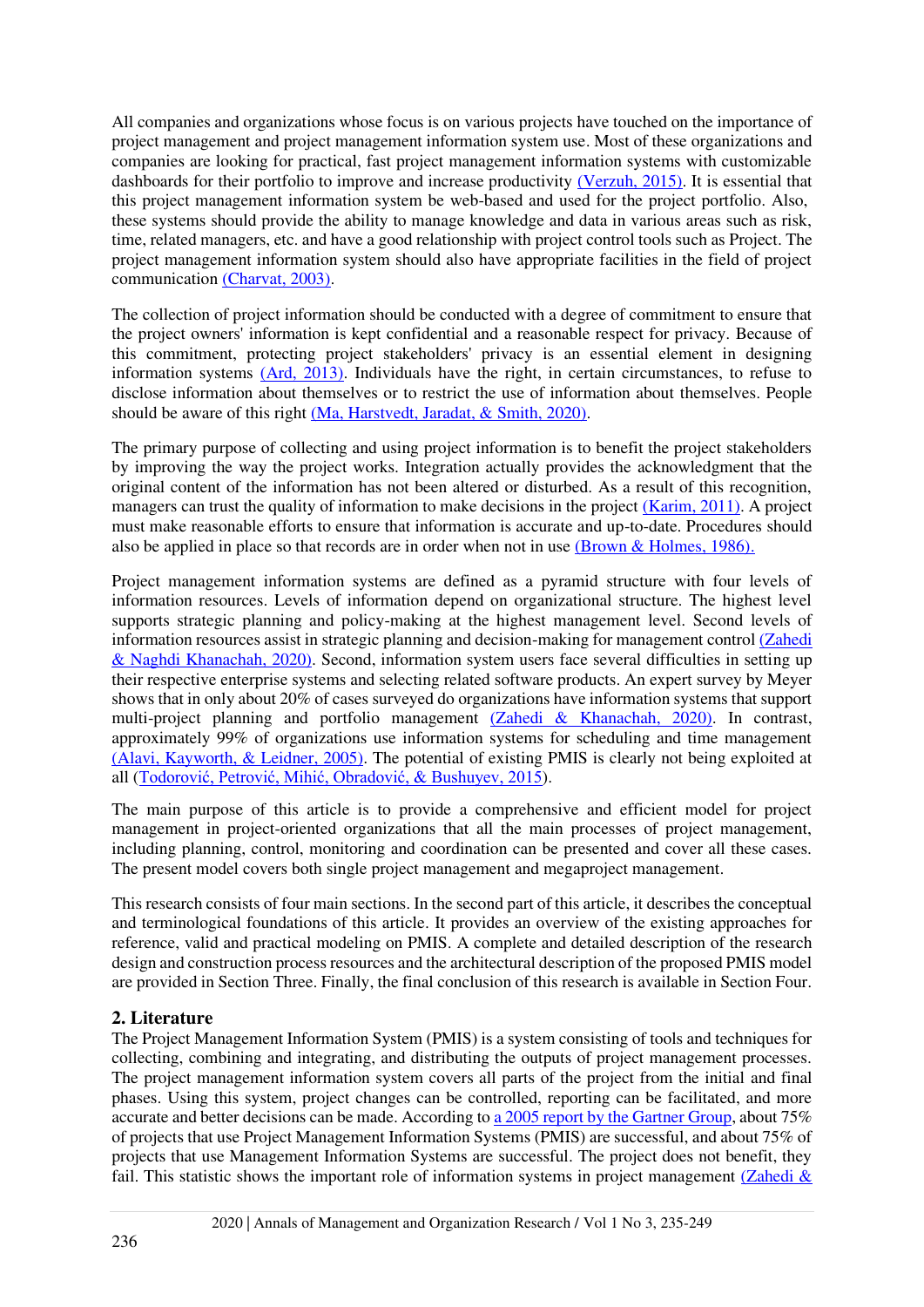Naghdi Khanachah, 2020), PMIS 'main function was to provide managers with "basic information about the cost-time performance parameters of a project and how these parameters interact." The nature and role of PMIS in the project management system, as shown in Figure 1, is essentially described as "a subset of achieving project goals and implementing project strategies" [\(Zahedi & Khanachah, 2020\).](#page-14-2)



Figure 1. Function of PMIS within the project management system (Kostalova, Tetrevova, & Svedik, 2015)

In addition to the critical role of PMIS in the field of successful project management, extensive and sufficient research has not been done to investigate the correct application in the operational phase and the effects that these types of systems have on project management results. Therefore, in this research, the importance of correct application of project management theories for development and growth in this regard has always been emphasized [\(Rad & Levin, 2002\).](#page-13-7) It has also been found that the use of project management software has many drawbacks and limitations, both theoretically compared to the ideal PMIS by researchers [\(Zahedi & Naghdi Khanachah, 2019\).](#page-14-4) and in practice as perceived by project managers. An IS-based conceptualization and definition of project management software facilitates the import of knowledge from the IS field or discipline, knowledge that can provide a deeper understanding of the PMIS usage phenomenon and help in answering questions on the factors that explain the use and nonuse of PMIS, and on the actual impacts of these systems on project managers and project performance. This study will thus be founded on the recurrent constructs of antecedents and consequences of IS use developed in DeLong and McLean's [\(Hassan & Mathiassen, 2018\),](#page-13-8) IS success model (ISSM), later updated ("The DeLone and McLean Model of Information Systems Success: A Ten-Year Update", 2003), and in [Davis et al.'s \(1989\)](#page-13-9) technology acceptance model (TAM). These models stand out by the continuance of their constructs after reviewing theories and models of IS using that focused on their chronological examination and their cross-influences and convergences. The ISSM incorporates information quality and system quality as antecedents of IS use, leading to individual IS impacts, that is, on users and their work (e.g., regarding their effectiveness) and organizational impacts (e.g., in regard to business strategy and performance). While the TAM explains IS use in a similar manner by the system's perceived usefulness and perceived ease of use. Both the ISSM and the TAM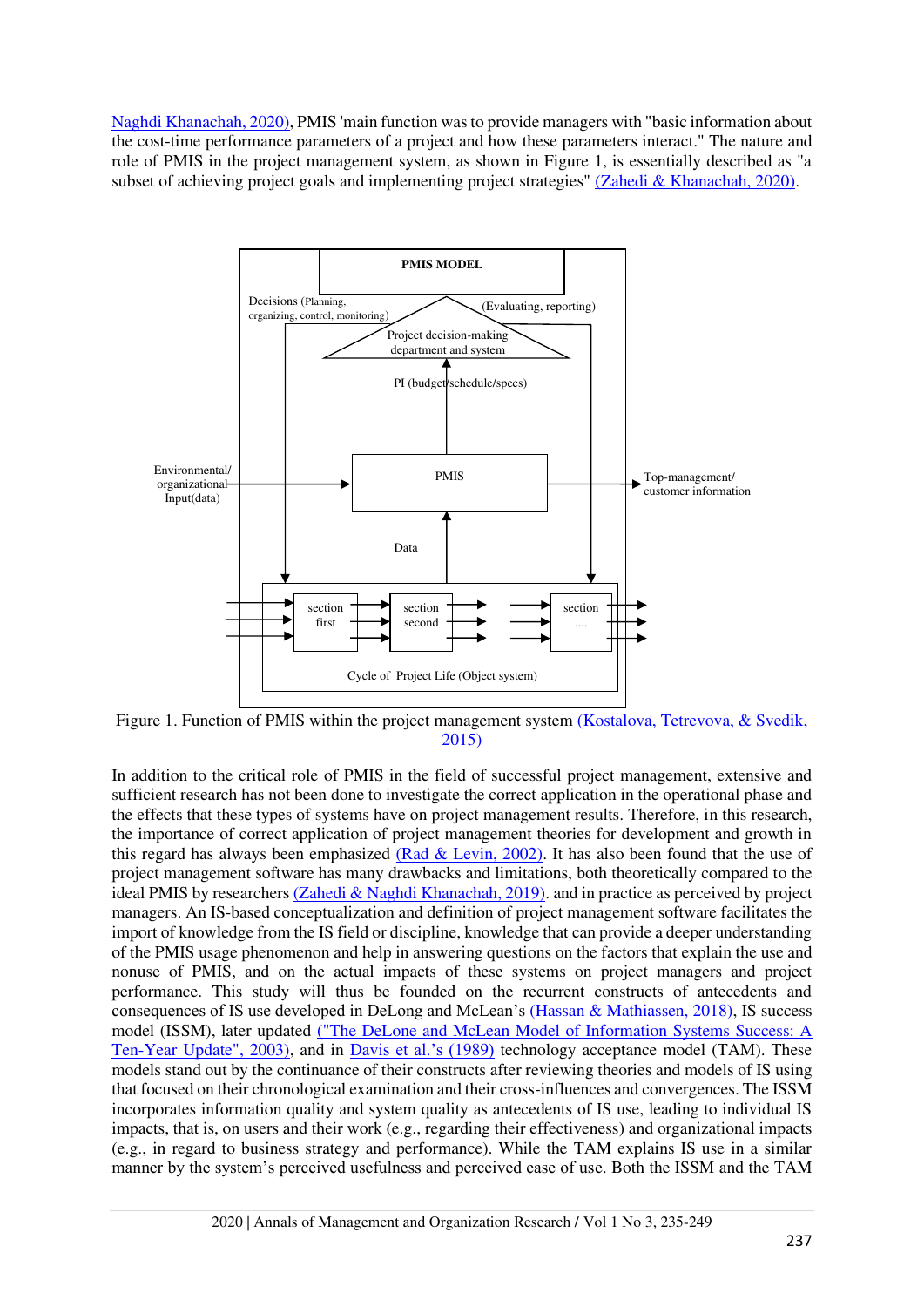offer widely accepted and validated representations and explanations of the IS use phenomenon [\(Alalwan, Dwivedi, Rana, & Williams, 2016;](#page-12-4) [Burton-Jones & Grange, 2013;](#page-12-5) [Morosan, 2014;](#page-13-10) [Rauniar,](#page-13-11)  [Rawski, Yang, & Johnson, 2014;](#page-13-11) [Raymond & Bergeron, 2008\)](#page-13-12).

## *2.1. Functioning of applied models in the field of information and its role in the development of information systems*

Currently known information systems are practically systems that, due to their socio-economic nature, include software, hardware and peripheral organizational systems. The proposed models play a very important role in designing and implementing information systems and are appropriate. With the type of stage or level of design and implementation of information system, the most significant of these models include the following categories:

- What is usually focused on in conceptual models is problem solving and support processes, which help to document, analyze, and address the needs that an information system has developed to address them.
- Conversely, design models define an information system's overall structure by describing larger technical blocks called components. These types of components are not analyzed in detail .
- The main factor in successfully implementing the model is based on software programming and requires special technology.

Generally, information models describe static or dynamic aspects of information systems. As a result, models are distinguished as examples that provide information structures, e.g., data structures (data models), and those that provide information processes (process models[\) \(Topi et al., 2010\).](#page-14-5) In a nutshell: data models lead to the design of databases, whereas process models are generally used as a basis for the programming of functionality [\(Lino & Valente, 2020\).](#page-13-13) The design and implementation of information systems should be regarded as a construction process and is a topic of design science that explores how researchers can construct high-quality artifacts that are good solutions to practical problems [\(Badiru & Osisanya, 2016\).](#page-12-6)

#### *2.2. Reference models*

The content of this concept has grown significantly since the advent of strategic information systems planning. Strategic information systems planning was initially recognized as a factor in aligning information systems' goals with the organization's goals [\(Silva & Hirschheim, 2007\).](#page-13-14) In general, what can be said is the possibility of distinguishing between approaches that consider models as a direct representation of reality and approaches that follow the constructivist model. The second model considers the construction of one model or the construction of different instruments. This paper is based on the aforementioned constructivist understanding of the model. "According to this and according to Thomas, a reference model is defined as an information model that is used to support the construction of other models." The use of reference models is frequently based on the expectation that they can:

- Improve the "temporal aspect" by accelerating the development of information infrastructure.<br>■ Improve the "cost aspect" by reducing overhead and additional costs.
- Improve the "cost aspect" by reducing overhead and additional costs.
- Facilitate communication, promotes innovative ideas, and improves "quality aspect" methods.
- Reduce project failure risks "risk aspect" (Francis, 2011).

Although it is widely accepted in the field of business informatics, the term reference model is often not used. Rather, the terms "standard model," "framework," or "architecture" are often used interchangeably. In the following, we will discuss all the different forms and scenarios as long as they conform to the characteristics of the definition provided above, are inherently conceptual, and at least include semi-formal information models [\(Salvi, Montalva Colomer, Arredondo, Prazak-Aram, &](#page-13-15)  Mayer, 2015).

#### *2.3. Agile and dynamic methods in the development of information systems models*

Recently, the application of agile methodology has become very popular, one of the reasons being the high flexibility in various projects. Agile methodology works much faster than traditional methodologies. One type of agile methodology is DSDM or Dynamic Systems Development Methodology. This method's focus is more on its acceptance by individuals and its degree of appropriateness in development projects. In this approach, each project is first checked to see if they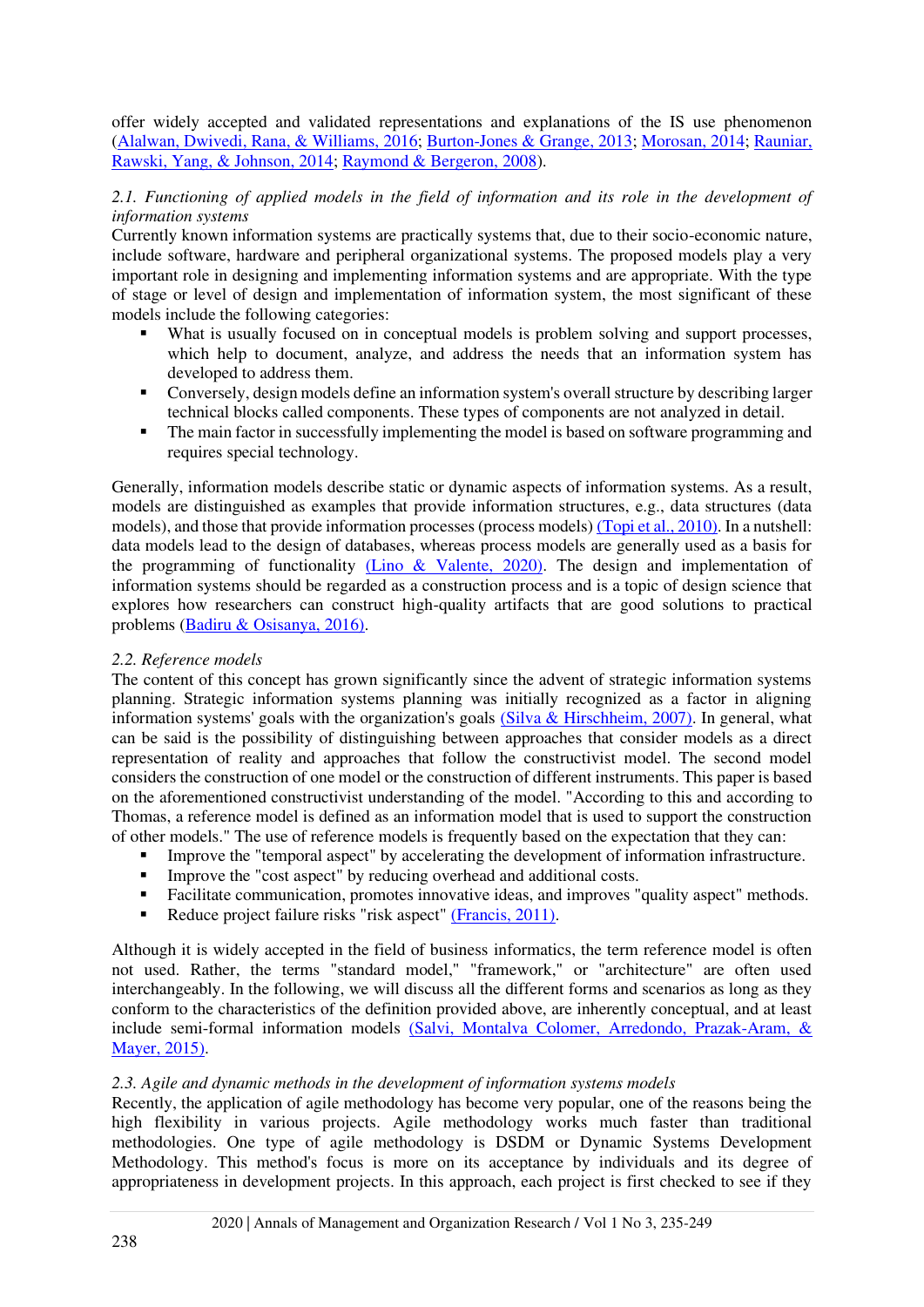meet the DSDM methodology criteria. Two important roles are critical in DSDM acceptance [\(Moniruzzaman & Hossain, 2013\).](#page-13-16)

One is the role of project manager and the other is the project manager. Project trainers and facilitators assist project managers in implementing this methodology. Instructors first review projects in terms of their features, project management methods, capability and risk assessment, and then recommend them to project instructors. This methodology pays a lot of attention to user participation in the development process. An incremental and repetitive approach or strategy is used in this method. The incremental or evolutionary approach means that before the whole system is implemented, a part of it is delivered to the user and then the feedback is integrated to be used again in the development process. From the combination of these two strategies, five strategies are formed, which are [\(Kerzner, 2017\):](#page-13-17)

- Linear DSDM: where evolutionary strategy is used only once.
- One-pass DSDM: This strategy is created by combining one evolutionary approach and several iterative approaches.
- Hybrid DSDM: means a strategy that includes several evolutionary approaches. In some of these approaches, the iterative approach is used several times.
- Full DSDM: A combination of evolutionary and repetitive approaches, each several times.
- Phased DSDM: Use evolutionary approaches in several steps without using a repetitive approach In choosing any of these, one should pay attention to the type of project and the status of user participation. Before implementing these methodologies, it is best to reach an agreement between managers and trainers on project time and budget. The highlight of implementing these approaches is user satisfaction and participation in the development process. Getting feedback from the user and strengthening the user intervention in the project is basically an important action in the success of each incremental and repetitive approach [\(Kerzner, 2017\).](#page-13-17)

#### **3. Proposed model**

The reference model construction discussed in this article was realized within a four-phase research process completed in a year and derived from a process model for reference model construction by Schutte. The reference model construction process is shown in Fig 1 [\(Kim, Kim, Tang, & Kim, 2013\).](#page-13-18) As we see in figure 2, this research has four main processes. It includes: "demonstrating problem", "presenting integrated PMIS model", " reliability", and "documentation". In the first part, we have demonstrated problem and the rest of research are elucidated here.

#### *3.1. The architecture of the integrated PMIS model*

The first step in designing the model is analyzing software system of project management. We have a comprehensive analyzing of applicable software and programs project control for the first sample. The next step is verifying review of literature and some standard of project management such as project management body of Knowledge (PMBOK).

The third step is Construction of the PMIS model, presenting an integrated model based on scientific knowledge of analyzing project control software and verifying the literature and experience of the author. In designing model, we have used structured methodology because traditional system design methods have had some inadequacy. It includes:

- relying on physical characteristic of system
- sharp tendency to bottom up approach in designing and execution
- doing consequently evolving cycle of system, the end of a step is beginning of the other step
- users do not have any critical impact on different phases of system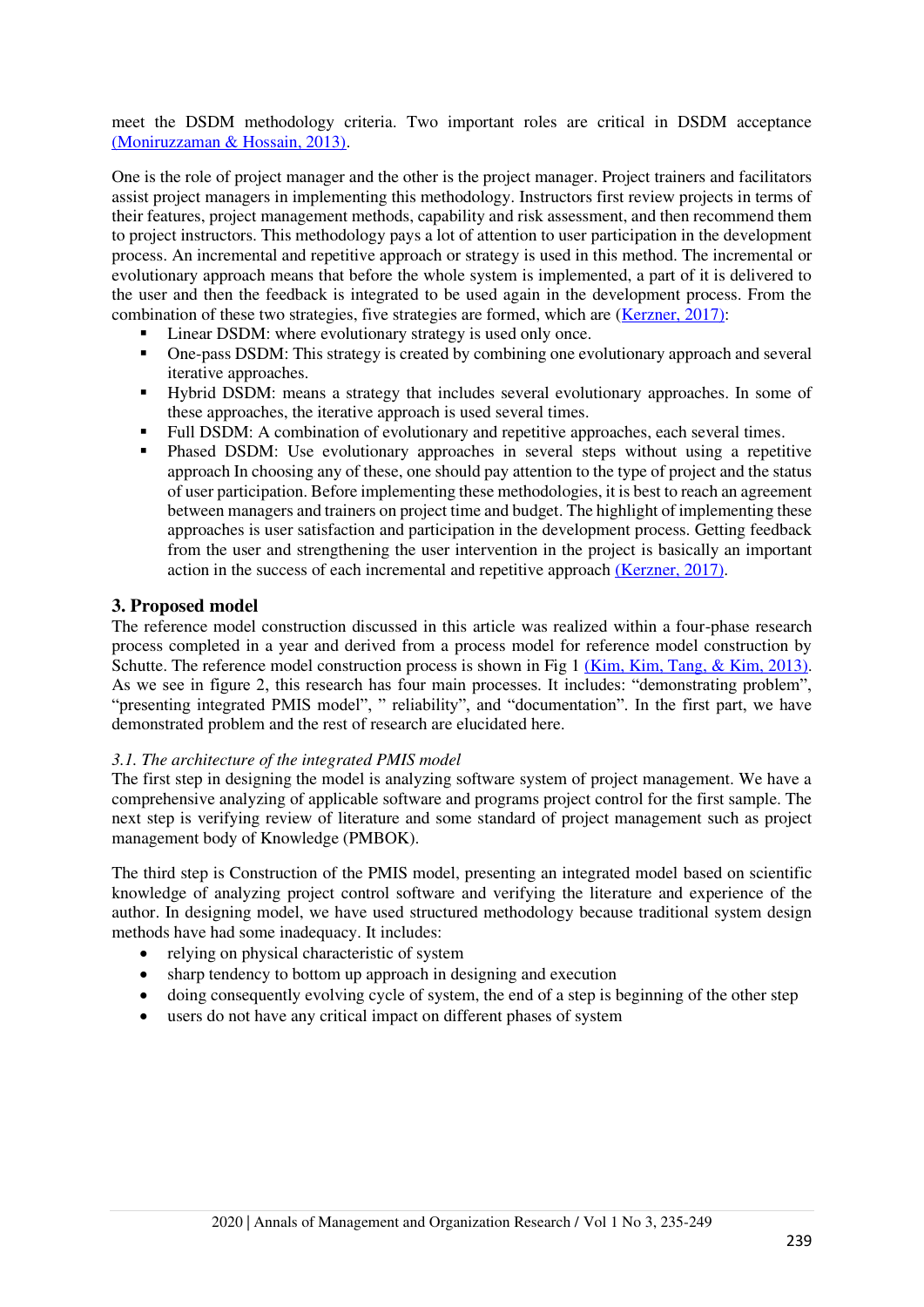

Figure 2. The PMIS model construction proces[s \(Kim et al., 2013\)](#page-13-18)

In structured methodology, by different looking of traditional methodology and relying on the rational aspects of the system, we make its framework and then analyze, design, and execute the information system.

One characteristic of this method is using modular system. In this case system divided with top-down approach to smaller and independent sub system. Therefore, it is easy to examine and debugging. The important point in this research is communicating between project management elements by the help of structured methodology. We used of PMBOK standard. Developing the PMBOK model by this methodology is the same as the project management information system (PMIS).

The most important point in designing a connectional model is that this kind of design is based on analyzer study and experiences.

The more analyzers have system knowledge; their success percent would be more. This study's proposed model holds all responsibilities of the beginning, planning, executing, and end of project. We explain extensive control of organizational project process. The other characteristic of it is making into account employer information system, administer and inspector integrated. In present of the first model, we have used of project life-cycle too. Without considering the project's individual aims, all of them settle upon some phases in which make project life-cycle.

This life-cycle can be divided into the following phases [\(Karim, 2011\):](#page-13-4)

*Initial:* In the initial stage, the project ideas are produced, collected, recorded and reviewed and analyzed (idea generation phase). Their feasibility, profitability and strategic impact are analyzed to decide on their implementation (idea evaluation phase). This phase ends with the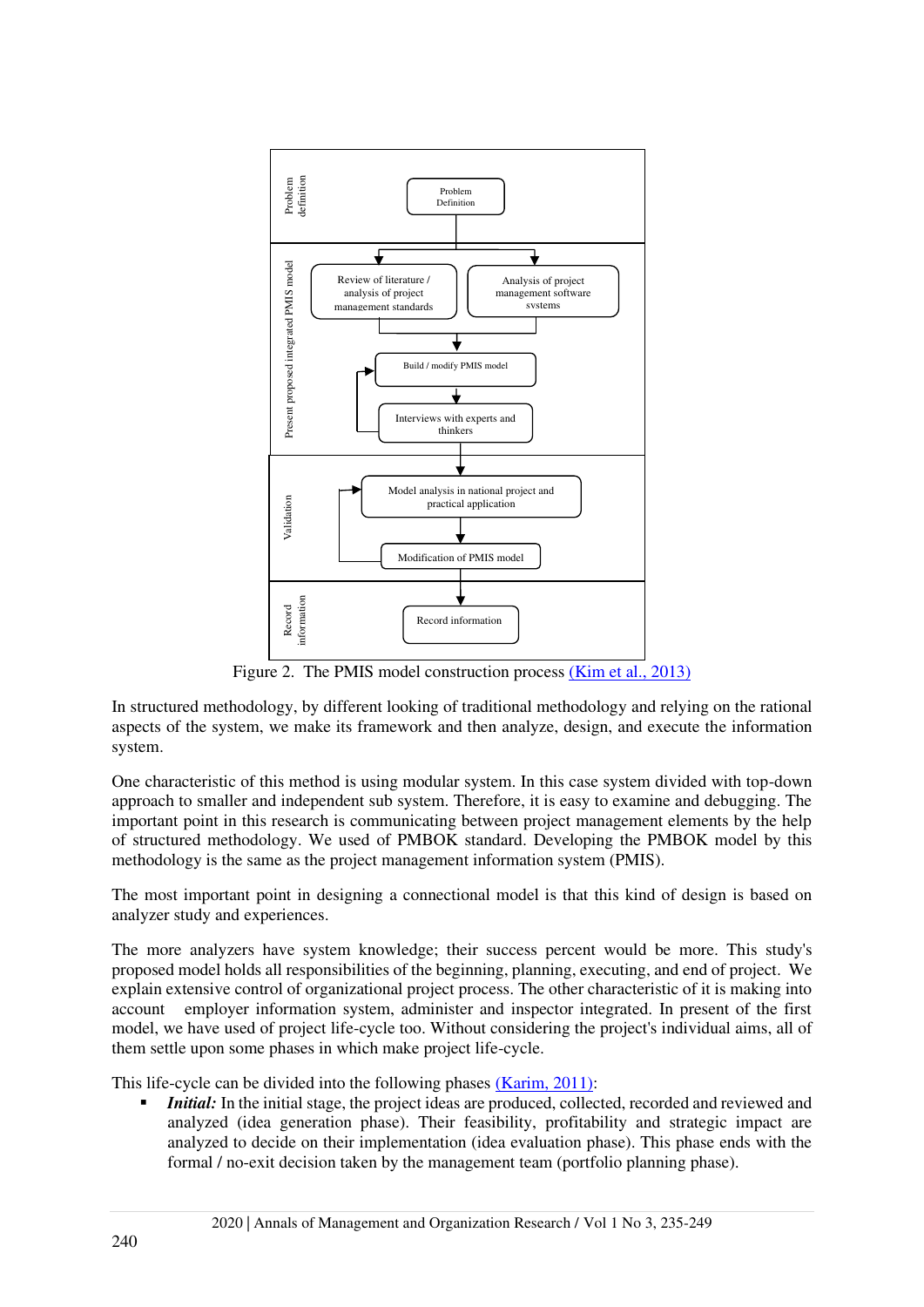- *Planning:* At this stage, the project plan and idea become an executable project plan and the necessary resources, including financial, human and other resources (which is related to project preparation) are provided. The project manager also modifies the project plan (detailed planning).
- **Execution:** At this stage, the project idea is realized through the project's resources (project execution). Project implementation information is collected and analyzed for control purposes (Project Controlling). The useful, final information is then collected with the approval of project knowledge experts to obtain an overview of the project status (portfolio control).
- *Termination:* At this stage, the project results are sent to the senior official and project manager (internal project termination). In addition, the company completes the project and tries to learn from experiences (especially the completion of a foreign project).

## *3.2. Information collection*

Identifying and collecting the information requirement of project managers for designing the PMIS model is very important. It is evident that project management use for decision-making must be reliable. In identifying and recognizing the requirement of statistical community, we have used managers and administers of some national project. Most of the community members are not familiar with the project management of information systems and have used conversation methods. Verified projects of this research are in table 1.

| No.            | <b>Project name</b>                                                               | <b>Employer</b>                                                 |
|----------------|-----------------------------------------------------------------------------------|-----------------------------------------------------------------|
|                | Implementation of national water channels from CHALOOS to<br><b>SARDABROOD</b>    | Mazandaran Regional Water Company                               |
| $\overline{c}$ | Water supply from the "SOLEYMAN TANGE" dam to the city of<br><b>SARI</b>          | Mazandaran Regional Water Company                               |
| 3              | Water supply from the "ALBORZ" dam to the city of Babol                           | Mazandaran Regional Water Company                               |
| 4              | Maintenance of MAZANDARAN electricity distribution networks                       | Mazandaran Regional Electric Company                            |
| 5              | Construction of concrete bridge built of BABOLSAR industrial<br>parks corporation | Mazandaran small industries and industrial<br>parks corporation |
| 6              | Conduct operations of surface water and asphalt of KIYASAR<br>industrial park     | Mazandaran small industries and industrial<br>parks corporation |
|                | MAZANDARAM food industries cluster                                                | Mazandaran small industries and industrial<br>parks corporation |

## Table 1. Some projects reviewed during the investigation

## *3.3. Introducing system*

Project management information system aims to collect correct data in correct place, by feasible device and in correct time and location economically. The results of process are for developing and make financial obligations. It is a communicating device for standard describing requirements and elements of project team. They use for assessing, inspecting, guidance and planning of project to get its aims. Some of the most important goals of system are planning and control of expenditure, time planning, reporting, predicting and control of all elements of project. Project management need to an information system for documentation. Documentation includes: strategies, policy, prescription, forms and checklist or combination of it. It is an integrated system for user in which supply information about supporting process, management and decision making functions for planning and project goals control.

As we said before, the proposed model was gathered by research literature and the researcher's recognition of verified information. We have used of expert views on project management, preliminary reports, financial, technology for gathering necessary information. In this case projects management information system has included so many areas. It is a communicating device for standard describing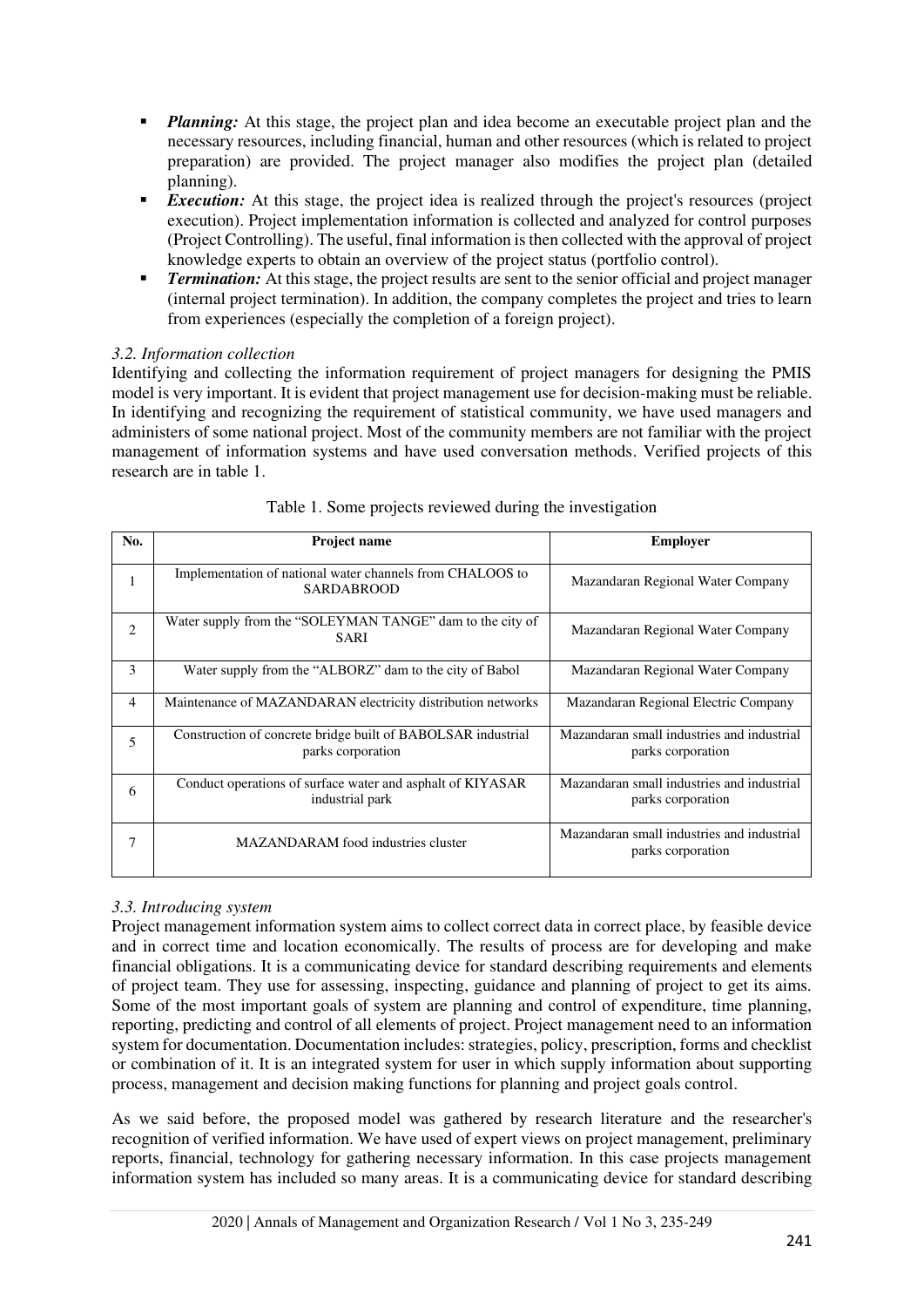requirements and elements of project team. They use for assessing, inspecting, guidance and planning of project to get its aims. Some of the most important goals of system are: planning and control of expenditure, time planning, reporting, predicting and control of all elements of project. Project management need to an information system for documentation. Documentation includes: strategies, policy, prescription, forms and checklist or combination of it. It is an integrated system for user in which supply information about supporting process, management and decision-making functions for planning and project goals control.

#### *3.4. Proposed model in hierarchical structure*

Data flow diagrams are hierarchically used for modeling systems in terms of processing; therefore dataflow diagrams have different levels. As shown in figure 3, we have designed our zero-level conceptual model for the project management information system using a structured methodology. At this level only basic information is shown and details are not addressed. At first, we define project and then recognize and predict work volume and then receive necessary credit in project management. By recognizing project activities and defining work breakdown structure, time planning of project is made. After estimating necessary budget, preparation process begins to buy service and equipments. And then consultant, administrator and employer teams would be selected.

Project management is very important. It is clear that designed information systems based on requirements can strengthen managers' decision-making abilit[y \(Silvius, Kampinga, Paniagua, & Mooi,](#page-13-19)  2017). In identifying and recognizing the requirement of statistical community, we have used managers and administers of some national project because most of the community are not familiar with the project management of information systems we have used in conversation methods [\(Kerzner, 2017\).](#page-13-17) Verified projects of this research are in table 1.



Figure 3. Conceptual level in proposed model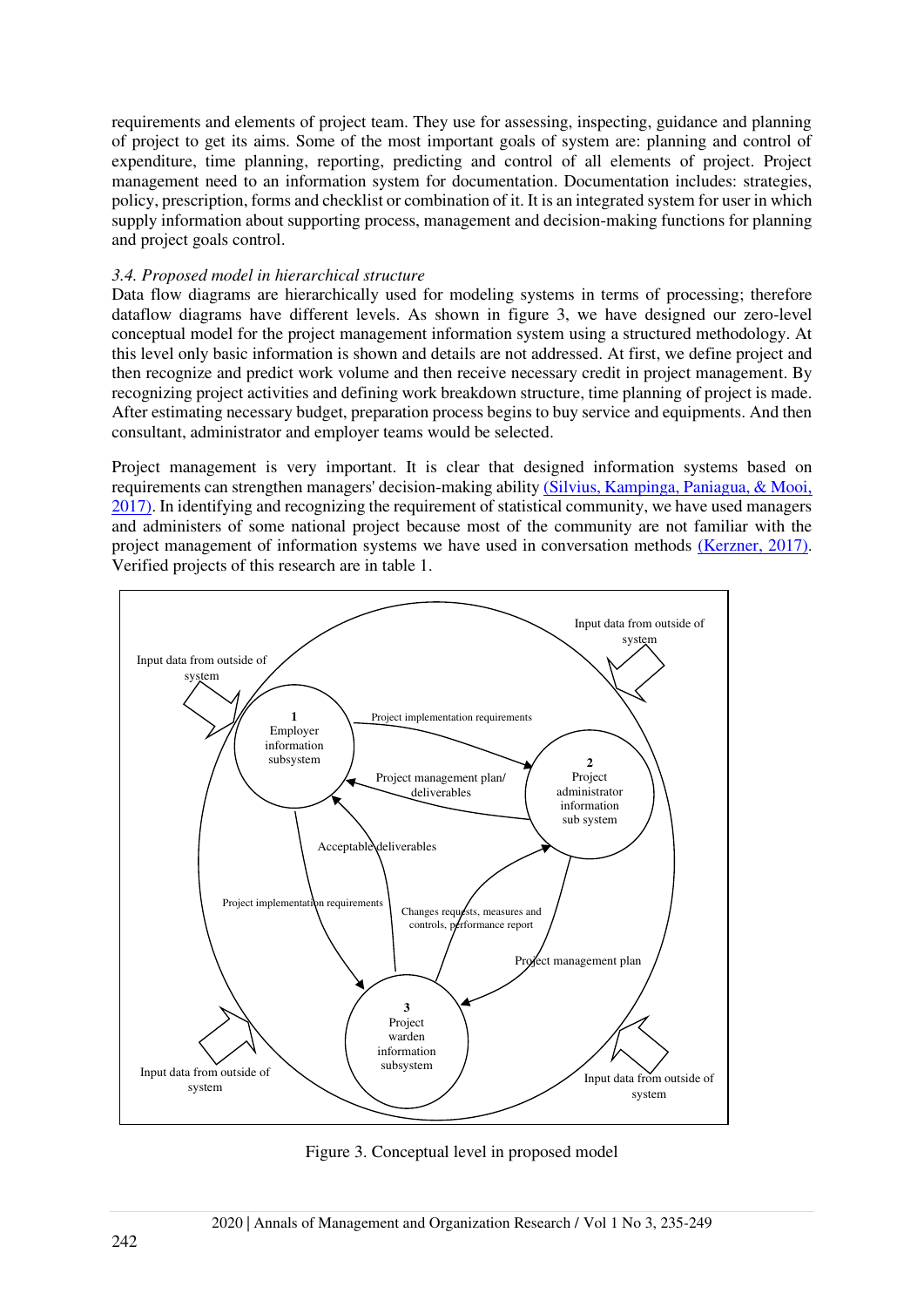As we explained before, proposed model have three main subsystems. We could name them as project administrator subsystem, employer subsystem and inspector subsystem. They are formed of four sections and they have subsections too. Figure 4 and 5 show employer and administer subsystem of a model. For proposed model, we have included three main subsystems in which each of them have four sections. Each section has some subsections too. It has been shown in figure 6.

Management should control expenditure to do so. We should use quality control for making sure of project feasibility. We could do so by assessing buying/service sides, controlling inspectors, suppliers and sellers in project and different aspects of technology, financial and preparation would end. At last for gathering, categorizing, storing, and distributing project information, each member of the project, including employer groups and or non-employer, can send or receive necessary information at any time and any location needed.



Figure 4. Employer subsystem in first level of proposed model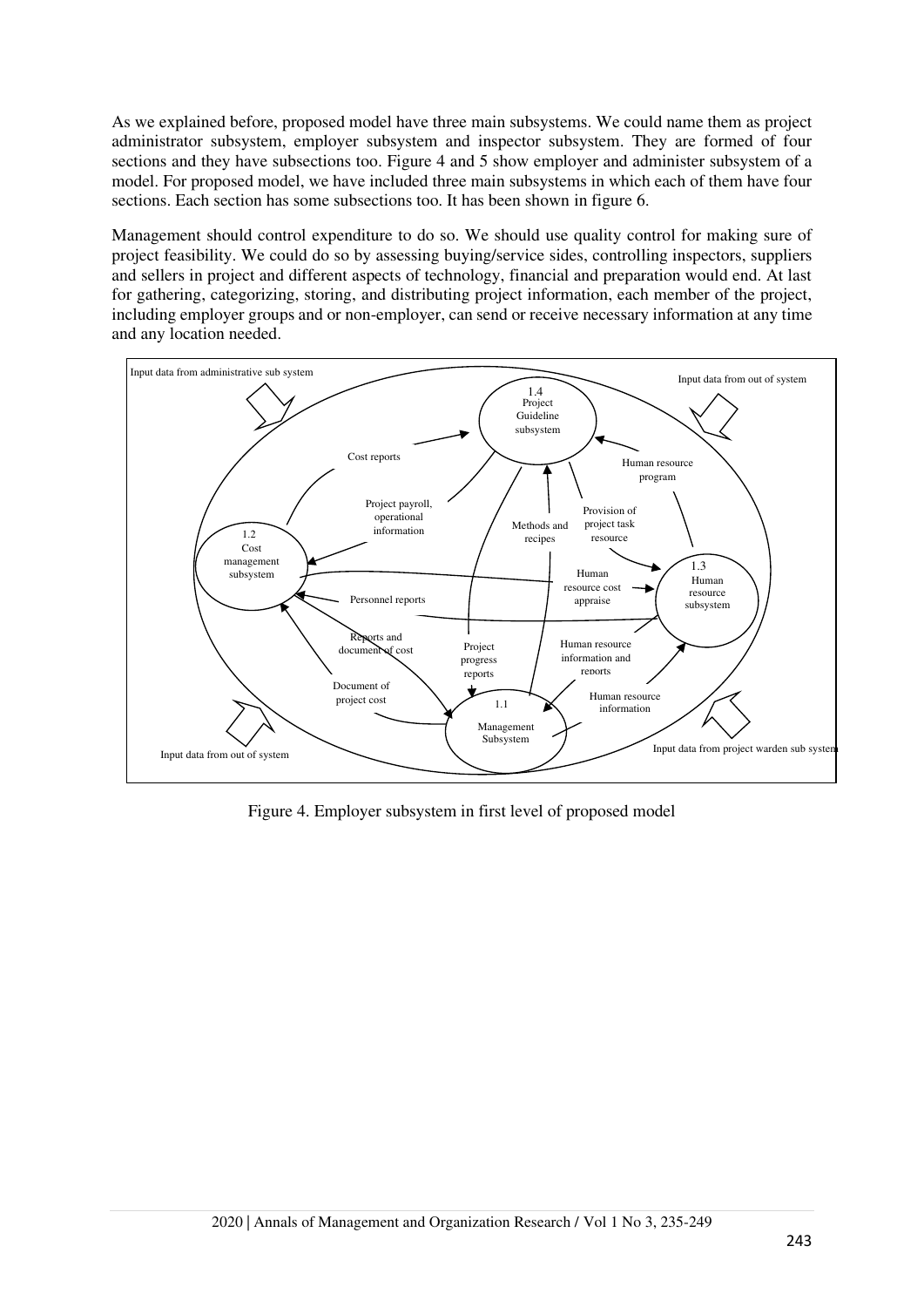

Figure 5. Administrative subsystem in first level of proposed model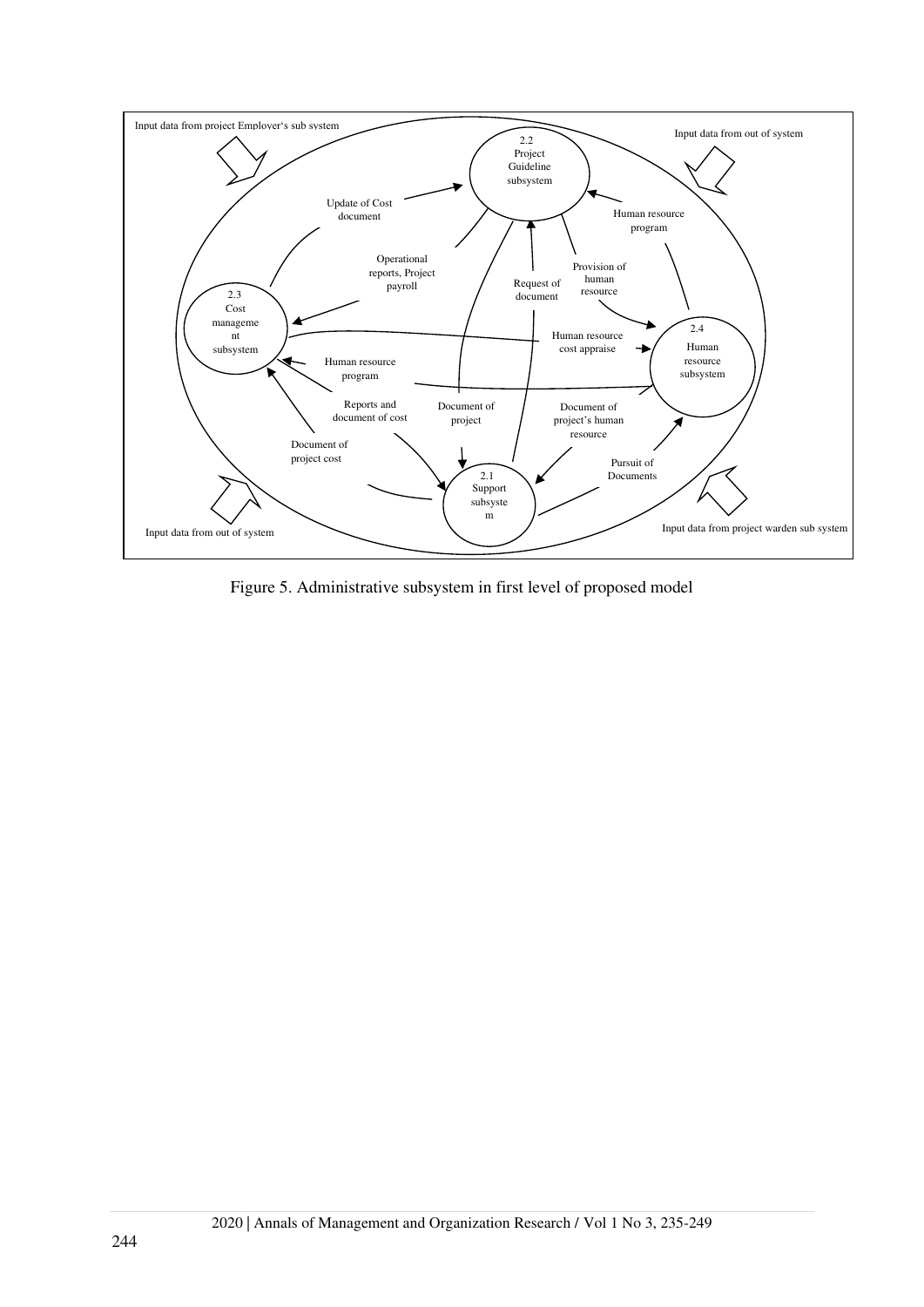

**Figure 6. Section and sub section in proposed model of PMIS**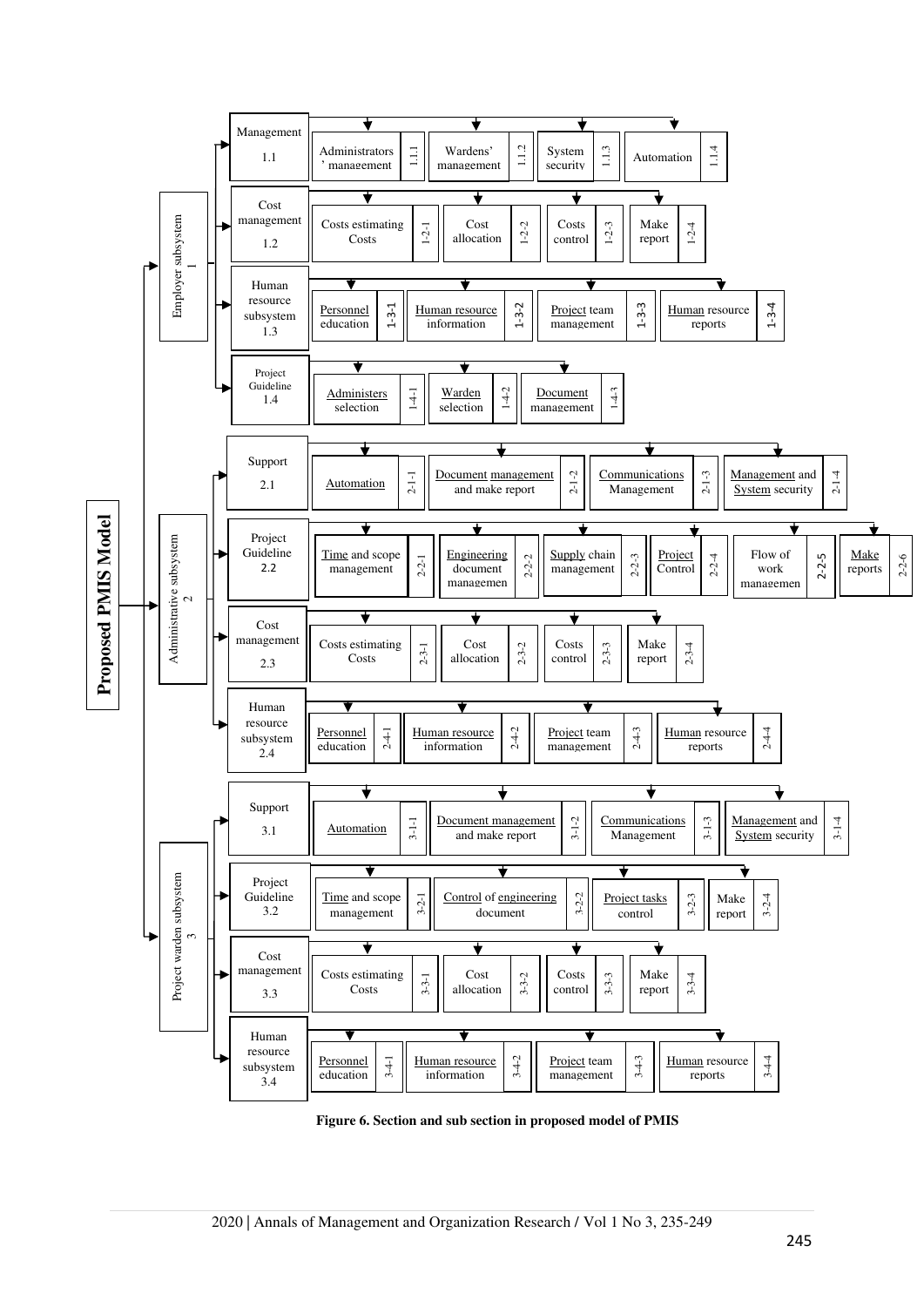#### *3.5. Requirements*

- 1. During the research process, the following general requirements were inferred for modeling project key data, project structures, baselines, and scenarios:
- 2. Relation of financial, human resource, guiding section of three main member of project. (Employer, administer and inspector)
- 3. Projects, working pad, and activities need a comprehensive collection of characters to define, explain, and control it fully.
- 4. Work breakdown structure has so many levels.
- 5. All project management methods would apply to each level of analyzing structure, project and its programs.
- 6. System should store some base line of project for management goals and its control.
- 7. A general requirement of all section of project management information system is files management and its documentations.
- 8. Relation to interested party is important in all projects. We could control it by letters, meetings, and calling, besides; we need an integrated databank of information and interested parties' records to be used on other parts of the plan.
- 9. Because of engineering work volume in engineering project, using special tools of management is a generality. This subsystem in the integrated information system of management project and its cooperation with other parts of the project are prominent advantages.
- 10. Supply chain management has three parts: buy and preparatory of project- logistic management- site stock control. Because of developing and importance of finance and technology section, preparatory section would be more important.
- 11. We need to collection of tools for certainty of assessing and quality control.
- 12. We always have so many process in which by all subsystem is only for the same organization. If they be out of organization, simultaneously should use of artificial and islanded system beside main system. Therefore we require to a sample in an integrated environment to be used with all other subsystem.
- 13. If we have various reports, there are so many unpredictable reports too. In different parts of the program, we should have models that have compatibility with all other reports and apply them.
- 14. Executing project by reasonable cost and according to approved budget.
- 15. Suitable human resource management in project.

In this research, we introduce an integrated model that tries to meet the needs mentioned above by introducing a very basic data structure called "initiative"(Fig. 4). This model has three main subsystems in which financial and human resource departments are interrelated (requirement 1).

In second subsystem, we could do planning and control project's activities in regard to project life cycle. We explain work breakdown structure by various manufacturing levels and baseline too (requirement 2, 3 and 5). Proposed model would be applicable to all projects by the aid of general data structure for different goals, project management methods, like quality, resource and cost management in which they categorize and then execute it (requirement 4). File management and documentation is a general requirement. We do these sections in three subsystems: 1-4-3, 2-1-2, 3-1-2 (requirement 6).

Communication management does all processes of three main subsystems (requirement 7). Engineering document management subsystem on project management's integrated information system is an outstanding advantage (requirement 8). In the proposed sample, we have supply chain management with three parts: buy and supply, logistic management, site stock control. Buy and supply is very important because of financial and technological sensitivity (requirement 9). In the proposed model, we present the inspect and control section to help users implement quality control in the project (requirement 10). In the work cycling management section, the disparate organization process has been modeled and is useable in an integrated environment (requirement 11). In this model and in all section, we have various reports (requirement 12); also we have some parts for cost control and human resource management (requirement 13, 14).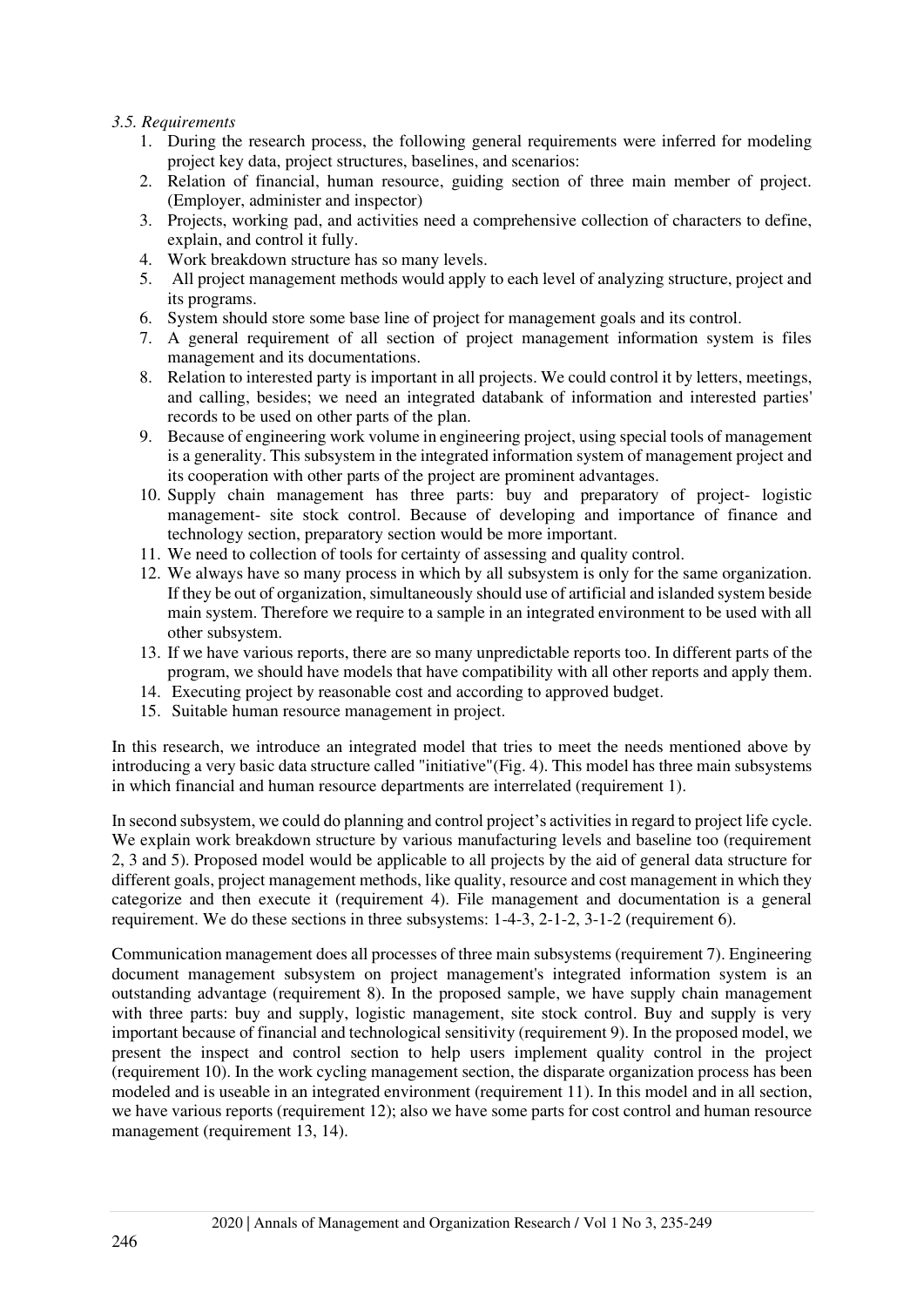#### *3.6. Validation*

This step's purpose was to validate, modify and stabilize the initial construction of the integrated model. This phase has three parts, which are described below:

- a) Interviews with experts in the field. A series of interviews with project management and project information systems specialists have been conducted to gather more empirical evidence for the reference model for validation purposes. This formative assessment using guided interviews consisted of basically two parts. In the first part, the knowledge and experience of domain specialists were determined. In the second part, the experts were confronted with the reference model and asked to provide detailed feedback on the model's strengths and weaknesses. After that, possible improvements were discussed. If necessary, the results of the interview, the reference model is refined or redesigned. It was then concluded that domain experts agreed on the reference model propositions. The selection of domain specialists follows both chain sampling and theoretical sampling [\(Gasson & Waters, 2013\).](#page-13-20)
- b) Practical application. Validation of the reference model was obtained through interviews with experts in the field and the case of applied projects.
- c) Modification of the reference model. The experience gained in the above projects was also used to modify the reference model.

#### **4. Conclusions**

Increasing use of computers and using tools with a deficient resource made PMIS a necessity. This paper has introduced an integrated model of PMIS, presented A comprehensive and new model for project and project portfolio management. By providing more practical aspects of project management and providing data structures and processes that have been theoretically and empirically proven, our model tries to overcome deficiencies of existing reference models. The first version of this model's development was a four-step research process that achieve in one year. Our aim in this research was introducing a new model for integrating information system of project management. By introducing the new model which including project warden, administrative and employer subsystems, we could cope with deficit of project and cover more aspects of project management. Using this model also prepares a reliable data structure and financial process for its users .

All three of these subsystems must be interrelated. The client information system must provide project implementation requirements to the project executor information system and receive the project management plan and deliverables from it. This subsystem should also give project implementation requirements to the project warden information system and get acceptable deliverables. Project administrator information system and project warden information system also swap some information that each other; such a way that former give project management plan information to latter and get changes requests, measures, controls, and performance report information.

#### **References**

- <span id="page-12-4"></span>Alalwan, A. A., Dwivedi, Y. K., Rana, N. P., & Williams, M. D. (2016). Consumer adoption of mobile banking in Jordan: Examining the role of usefulness, ease of use, perceived risk and selfefficacy. *Journal of Enterprise Information Management*.
- <span id="page-12-3"></span>Alavi, M., Kayworth, T. R., & Leidner, D. E. (2005). An empirical examination of the influence of organizational culture on knowledge management practices. *Journal of management information systems, 22*(3), 191-224.
- <span id="page-12-1"></span>Ard, B. (2013). Confidentiality and the problem of third parties: Protecting reader privacy in the age of intermediaries. *Yale JL & Tech.*, 16, 1.
- <span id="page-12-6"></span>Badiru, A. B., & Osisanya, S. O. (2016). Project management for the oil and gas industry: a world system approach. *CRC Press*.
- <span id="page-12-2"></span>Brown, R., & Holmes, H. (1986). The use of a factor-analytic procedure for assessing the validity of an employee safety climate model. *Accident Analysis & Prevention*, 18(6), 455-470.
- <span id="page-12-5"></span>Burton-Jones, A., & Grange, C. (2013). From use to effective use: a representation theory perspective. *Information Systems Research,* 24(3), 632-658 .
- <span id="page-12-0"></span>Charvat, J. (2003). *Project management methodologies*: selecting, implementing, and supporting methodologies and processes for projects.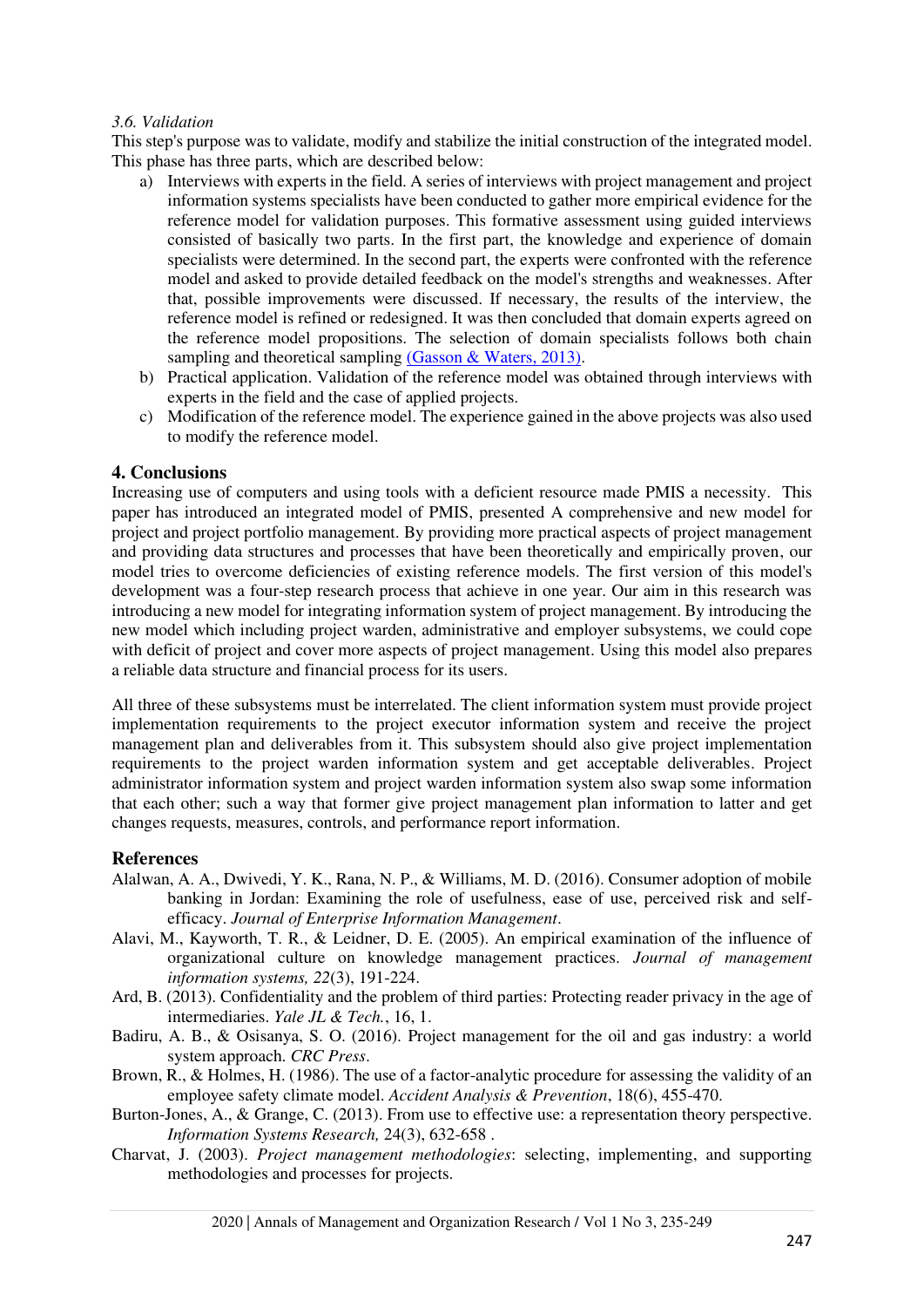- <span id="page-13-1"></span>Choo, C. W. (2002). Information management for the intelligent organization: the art of scanning the environment. *Information Today, Inc*.
- <span id="page-13-9"></span>Davis, F. D., Bagozzi, R. P., & Warshaw, P. R. (1989). *User acceptance of computer technology*: A comparison of two theoretical models Management Science, 35, 982-1003
- DeLone, W. H., & McLean, E. R. (2003). The DeLone and McLean model of information system success: a ten-year update. *Journal of Management Information Systems*, 19(4), 9–30.
- Francis, M. (2011). *A model for assessing the anticipated relative financial impact of implementing the tools of lean manufacturing on a manufacturing cencern.*
- <span id="page-13-5"></span>Gartner Group (2005). *D*elivering IT's Contribution: The 2005 CIO Agenda. *Gartner EXP Premier Reports*. Gartner, Inc. Stamford.
- <span id="page-13-20"></span>Gasson, S., & Waters, J. (2013). Using a grounded theory approach to study online collaboration behaviors. *European Journal of Information Systems*, 22(1), 95-118.
- <span id="page-13-0"></span>Genc, E., Dayan, M., & Genc, O. F. (2019). The impact of SME internationalization on innovation: the mediating role of market and entrepreneurial orientation. *Industrial Marketing Management,*  82, 253-264.
- <span id="page-13-8"></span>Hassan, N. R., & Mathiassen, L. (2018). Distilling a body of knowledge for information systems development. *Information Systems Journal, 28*(1), 175-226.
- <span id="page-13-4"></span>Karim, A. J. (2011). Project management information systems (PMIS) factors: an empirical study of their impact on project management decision making (PMDM) performance. *Research Journal of Economics, Business and ICT, 2*.
- <span id="page-13-17"></span>Kerzner, H. (2017). *Project management: a systems approach to planning, scheduling, and controlling*. John Wiley & Sons.
- <span id="page-13-18"></span>Kim, S., Kim, S., Tang, L. C. M., & Kim, G.-H. (2013). Efficient management of construction process using RFID+ PMIS system: a case study. *Applied Mathematics & Information Sciences, 7*(1), 19-26.
- <span id="page-13-6"></span>Kostalova, J., Tetrevova, L., & Svedik, J. (2015). Support of project management methods by project management information system. *Procedia-Social and Behavioral Sciences, 210*, 96-104.
- <span id="page-13-13"></span>Lino, J. C., & Valente, I. (2020). *A Conceptual Framework for effective BIM-enabled Information Management in Railways*.
- <span id="page-13-3"></span>Ma, J., Harstvedt, J. D., Jaradat, R., & Smith, B. (2020). Sustainability driven multi-criteria project portfolio selection under uncertain decision-making environment. *Computers & Industrial Engineering, 140*, 106236.
- <span id="page-13-16"></span>Moniruzzaman, A., & Hossain, D. S. A. (2013). Comparative Study on Agile software development methodologies. *arXiv preprint arXiv:1307.3356*.
- <span id="page-13-10"></span>Morosan, C. (2014). Toward an integrated model of adoption of mobile phones for purchasing ancillary services in air travel. *International Journal of Contemporary Hospitality Management*.
- <span id="page-13-7"></span>Rad, P. F., & Levin, G. (2002). The advanced project management office: a comprehensive look at function and implementation. *CRC press*.
- <span id="page-13-11"></span>Rauniar, R., Rawski, G., Yang, J., & Johnson, B. (2014). Technology acceptance model (TAM) and social media usage: an empirical study on Facebook. *Journal of Enterprise Information Management*.
- <span id="page-13-12"></span>Raymond, L., & Bergeron, F. (2008). Project management information systems: an empirical study of their impact on project managers and project success. *International Journal of Project Management, 26*(2), 213-220.
- <span id="page-13-15"></span>Salvi, D., Montalva Colomer, J. B., Arredondo, M. T., Prazak-Aram, B., & Mayer, C. (2015). A framework for evaluating Ambient Assisted Living technologies and the experience of the universAAL project. *Journal of Ambient Intelligence and Smart Environments*, 7(3), 329-352.
- <span id="page-13-2"></span>Serrador, P., & Pinto, J. K. (2015). Does Agile work?—A quantitative analysis of agile project success. *International Journal of Project Management, 33*(5), 1040-1051.
- <span id="page-13-14"></span>Silva, L., & Hirschheim, R. (2007). Fighting against windmills: strategic information systems and organizational deep structures. *MIS Quarterly*, 327-354.
- <span id="page-13-19"></span>Silvius, A. G., Kampinga, M., Paniagua, S., & Mooi, H. (2017). Considering sustainability in project management decision making: an investigation using Q-methodology. *International Journal of Project Management*, 35(6), 1133-1150.